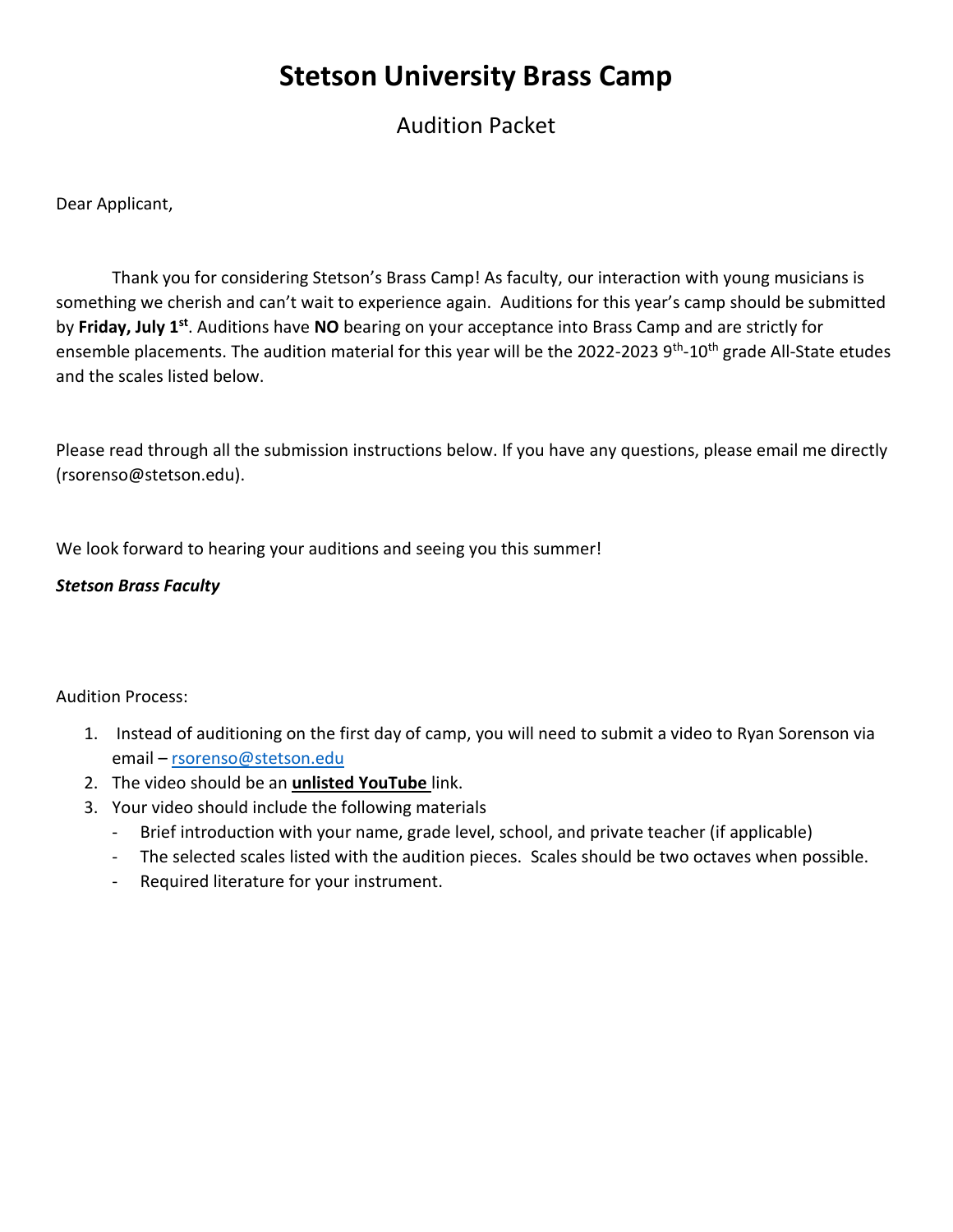# **Horn Audition Material**

Please perform the selected scales and ONE of the included etudes.

Scales – (horn pitch) E-flat, A, and F chromatic





Technical

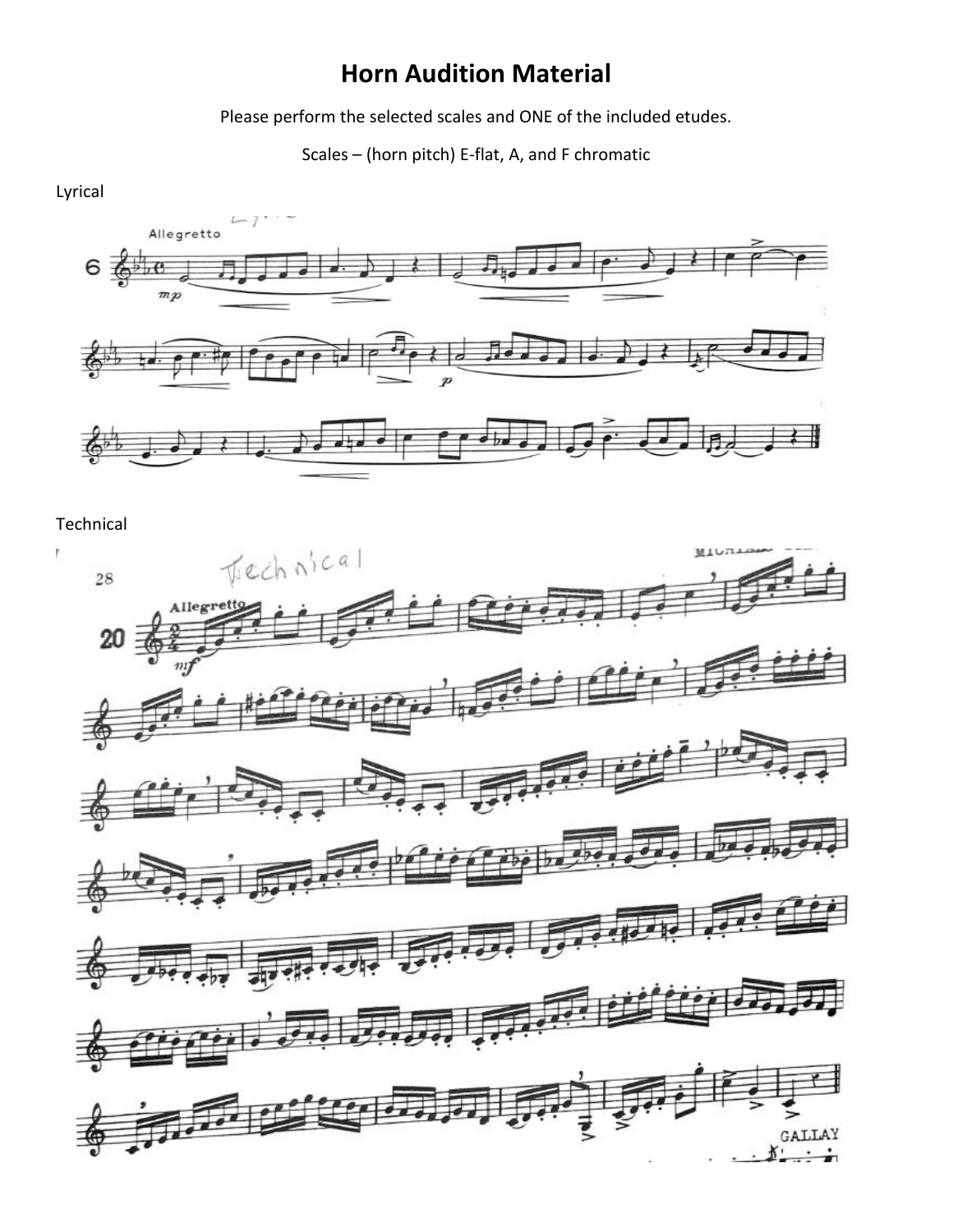### **Trumpet Audition Material**

Please perform the selected scale and the entire excerpt below.

Scales – Bb, A, G and C (concert pitch)



Technical



Lyrical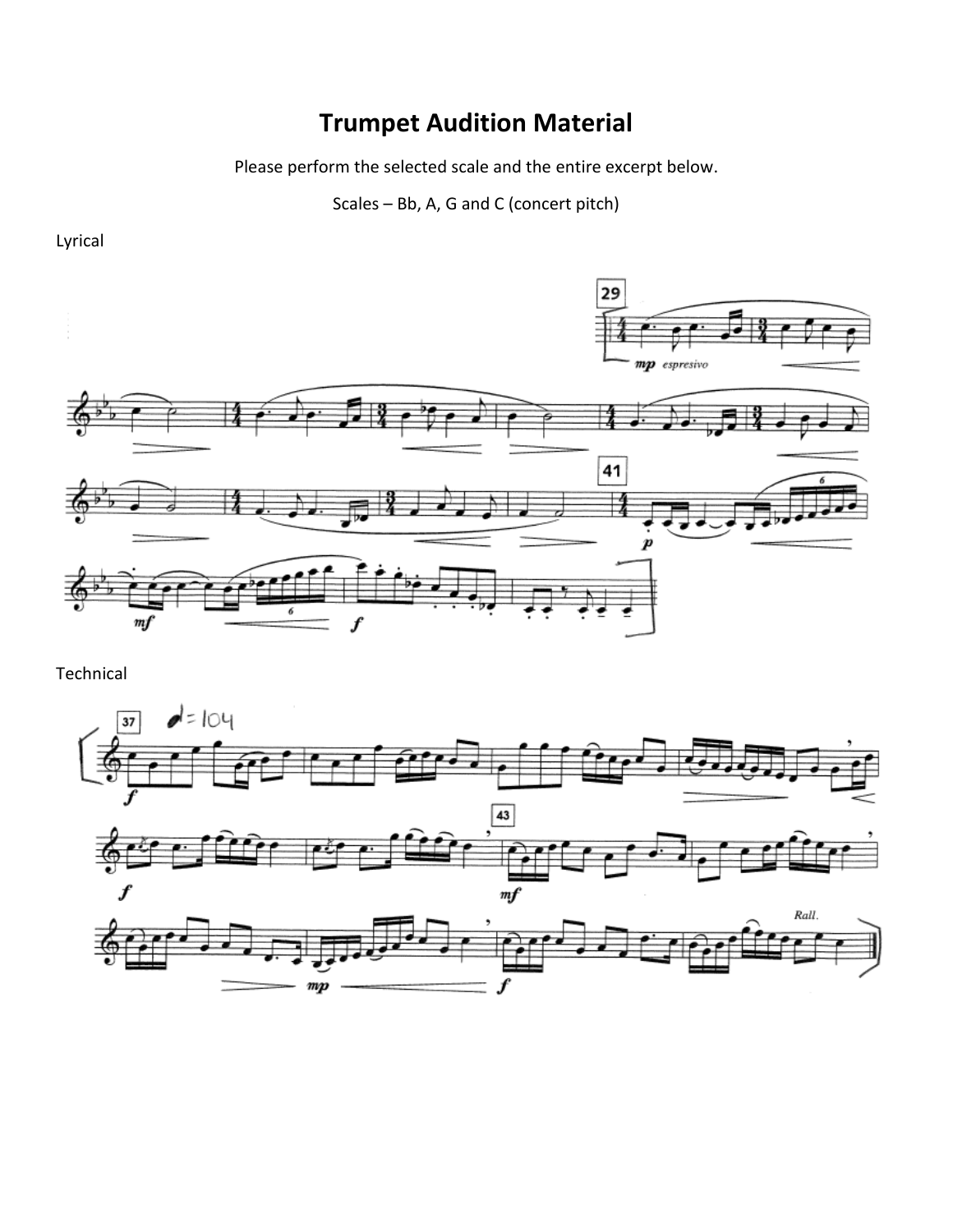# **Trombone and Euphonium Audition Material**

Please perform the selected scales and BOTH etudes.

Scales – G, Ab, and C

Lyrical



Technical

oresc.



 $f$  squillante

 $\boldsymbol{p}\boldsymbol{p}$